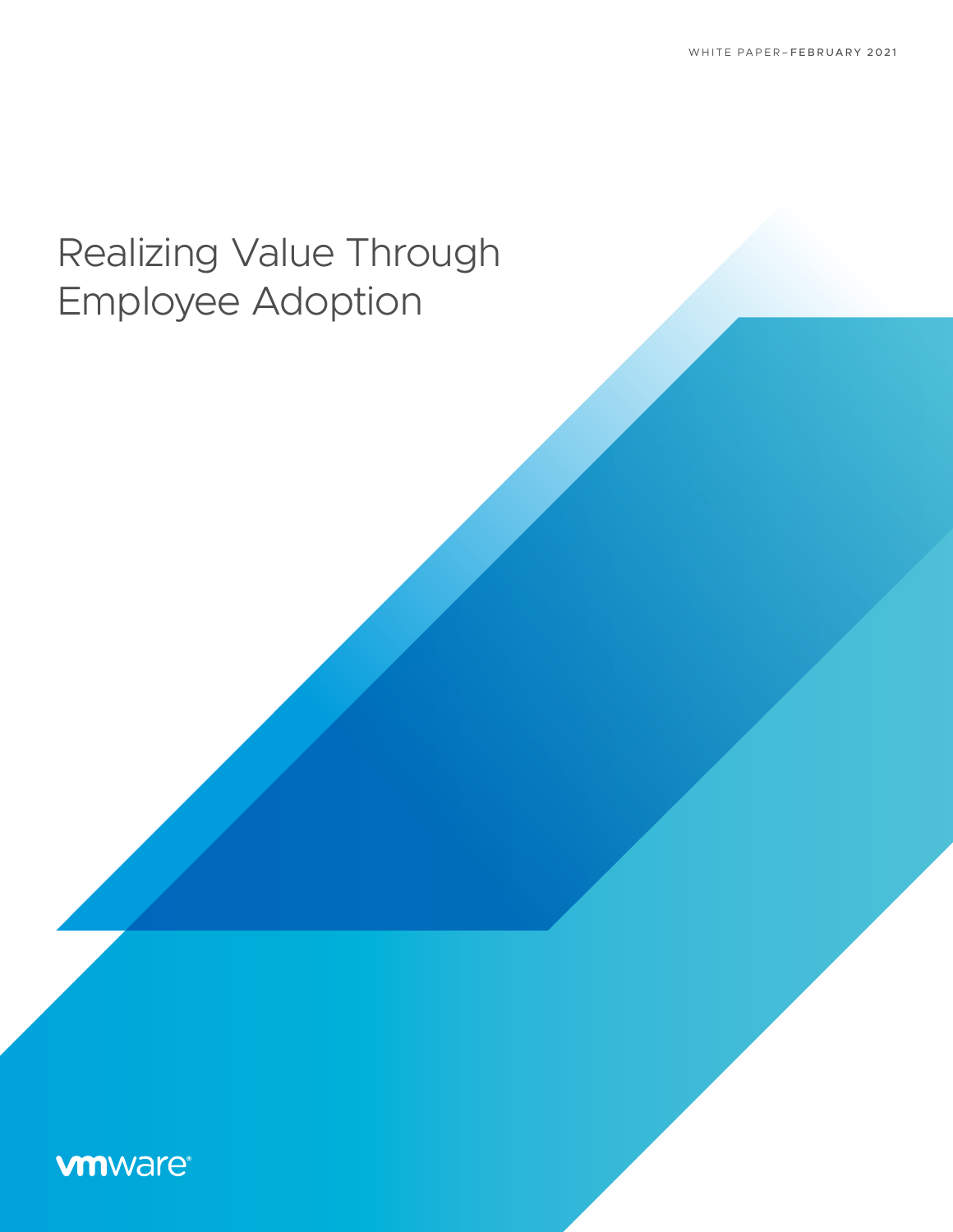# Table of contents

| Employee Adoption Is the Main Success Factor of EUC Projects 3    |  |
|-------------------------------------------------------------------|--|
| Setting Up Your Organization to Achieve Employee Adoption Goals 4 |  |
|                                                                   |  |
|                                                                   |  |

# **vmware®**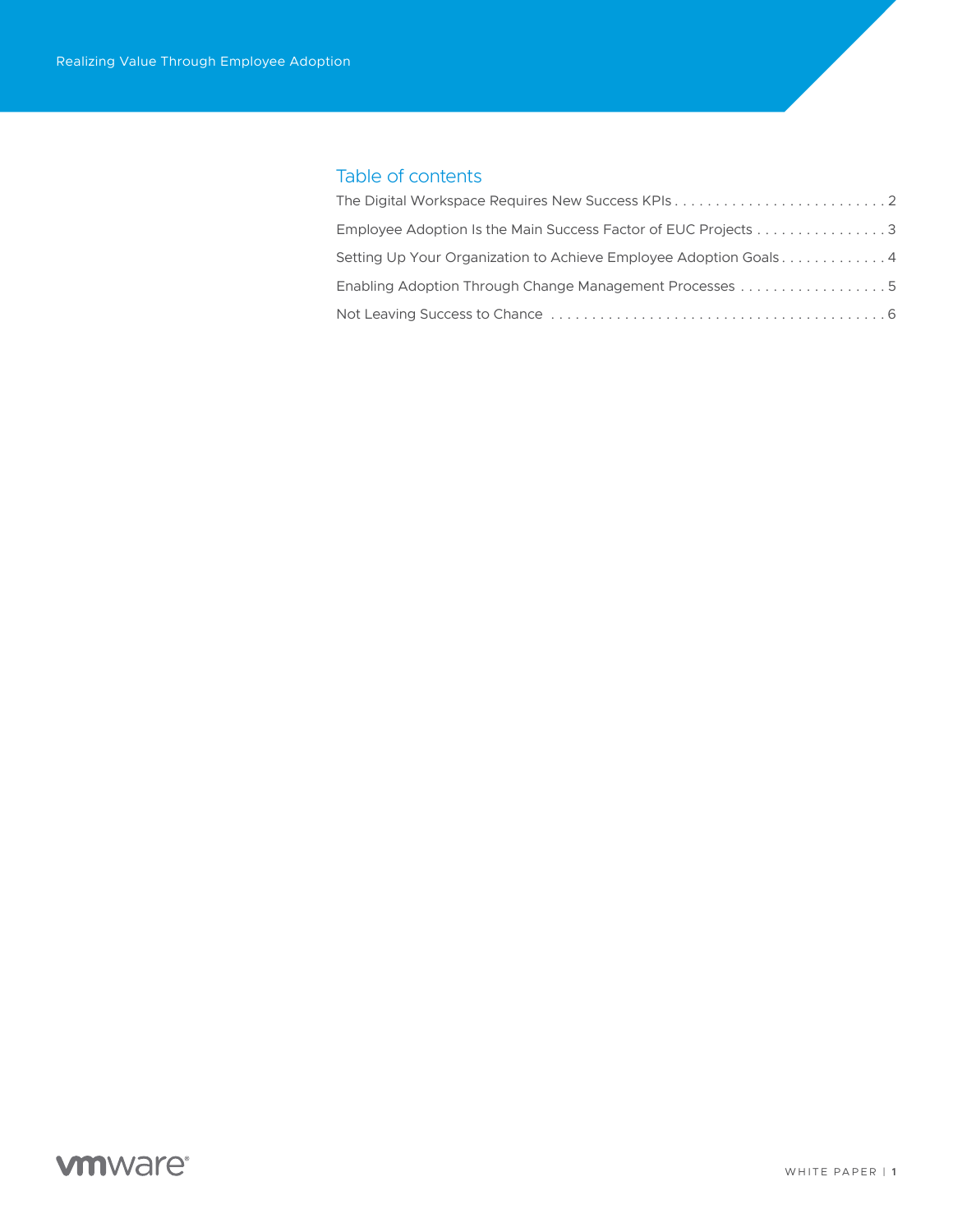### <span id="page-2-0"></span>EUC PROJECT KPIS

### FINANCIAL

- •Return on investment
- Total cost of ownership
- •CapEx vs. OpEx mix
- •Payback period

### **OPERATIONAL**

- •Project schedule variance
- •Project cost variance
- •Resource utilization
- Employee satisfaction
- IT project earned value
- •Cost per ticket

### **BUSINESS**

#### • Impact on revenue

- Impact on customer service
- Impact on operating costs
- Time to market
- •Rate of innovation
- Impact on decision-making
- Talent retention rates
- •Recruiting efficiency rates

### EMPLOYEE ADOPTION

- Level of solution activation
- Level of proficiency
- Impact on productivity
- Impact on employee experience
- Business outcomes achieved
- Level of platform adoption

#### SECURITY AND RISK MITIGATION

- Overall security posture rating
- •Compliance rating
- Level of preparedness
- Device health metrics
- Intrusion attempts
- Days to patch
- Security awareness training attendance

Creating a digital workspace strategy is critical to build the resiliency and flexibility needed today to enable employees to work securely from home or on-premises. Typically, a digital workspace strategy requires a business transformation by connecting various initiatives, projects and teams. Most organizations progress in their journey by taking one project step at a time to better manage the impact of the organizational and technological changes. Each end-user computing (EUC) project must deliver value back to the business for the organization to be comfortable taking the next step in its digital workspace journey. Consequently, in addition to the traditional IT metrics, digital workspace strategies require a new mix of success metrics that are focused on creating business value and improving employee engagement and productivity.

The most important success factor for an EUC project is employee adoption, because it indicates the share of onboarded and active users, their proficiency level, and the impact on their experience. It is these elements that ultimately lead to the desired business outcome, measured in terms such as increased productivity or simplification of workflows.

Achieving this critical success factor should not be left to chance, but rather intentionally pursued.

### The Digital Workspace Requires New Success KPIs

In 2020, many organizations sharply accelerated their digital workspace strategy to continue building workforce resiliency and agility through remote work and bring-yourown-device (BYOD) initiatives. As the footprint of the digital workspace increases across the business, the range of invested stakeholders extends to include business units, HR executives, and information security leaders. Each of these groups has its own objectives and expectations, so the expected outcomes from a digital workspace strategy need to expand to reflect the goals of this broader set of stakeholders.

An IT project is evaluated through key performance indicators (KPI) that show how effective an organization is in achieving its business objectives. The KPIs in the sidebar by no means exhaustive—are often used for EUC projects. Each organization selects the mix of KPIs that best reflect the outcomes expected. Traditionally, EUC projects are measured through cost reductions or increased IT efficiency. Today, these KPIs no longer represent the full value that this broader group of stakeholders expects of an EUC project. A well-executed EUC technology deployment is no guarantee that the organization will realize the value intended from a project unless the target users are enabled to do something better or new. Accordingly, the relative weighting of the KPIs used to evaluate an EUC project is shifting, as shown in Figure 1.



FIGURE 1: Example of how the digital workspace can modify the relative weight of the success KPIs.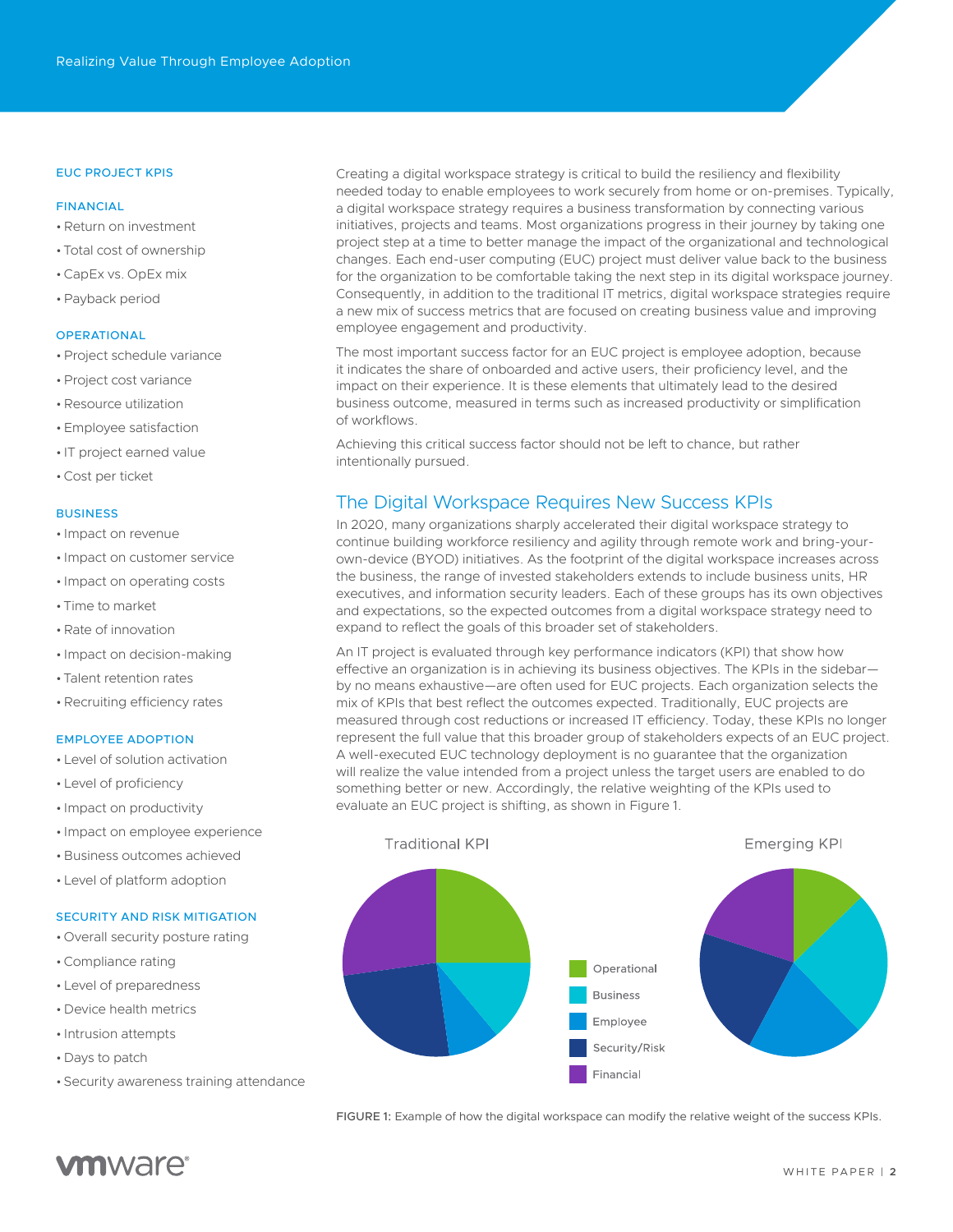EXAMPLES OF METRICS TO MEASURE EMPLOYEE ADOPTION

### SOLUTION ACTIVATION METRICS

- Share of users informed or aware of the new technology deployed
- Number of enrolled devices
- Number of onboarded users
- Share of target users onboarded
- Onboarding time
- App downloads
- Time to provision apps
- Number of support tickets on activation

### PROFICIENCY METRICS

- Number of users trained
- Number of advanced features used
- Most and least used features
- Utilization rates among highperforming teams
- Issues resolved through self-service
- Number of tickets on advanced features

<span id="page-3-0"></span>With the advent of mobility and the emergence of digital workspace strategies, EUC projects have shifted from being major hardware and software updates and migrations at regular intervals of 3 to 5 years to continuous updates and improvements. Their focus has shifted from ensuring compliance to enabling workstyle innovation and employee dexterity. As a consequence, stricter scrutiny of the results attained is often demanded.

Financial KPIs are still important, but now include additional elements, such as the mix of CapEx and OpEx and assessments of future value. Security and risk mitigation KPIs are expanding from a focus on compliance to securing access to corporate resources from any location and any device. Operational KPIs remain critical, but because projects are no longer recurrent and predictable in nature, the relative importance of operational KPIs has decreased in favor of the achievement of expected business outcomes. Employee adoption KPIs are starting to be weighed more in the mix, and this trend is set to continue.

This shift in how EUC projects are evaluated has taken place over the course of a decade, but many IT organizations still struggle to demonstrate the value derived from their investments back to the business stakeholders.

### Employee Adoption Is the Main Success Factor of EUC Projects

When assessing the contribution of EUC projects to business objectives, employee adoption is increasingly important. Employee adoption KPIs are usually based on the correlation of IT, HR and business metrics that assess the status of the EUC project from the employees' perspective in five key areas. Each organization should select the mix of employee adoption KPIs that best reflect its desired outcomes.

Solution activation – Solution activation is the most common type of measure used to evaluate the success of an EUC project. Data on levels of activation can be gathered from the reporting capabilities embedded in the technologies being deployed, such as VMware Workspace ONE®, or by standalone monitoring tools. Activation indicates to which extent the target user group has adopted the new technology or the number of users who have been enabled for the desired change. Solution activation levels are considered satisfactory when a large percentage of the target users are onboarded. If activation stalls, it is useful to promptly survey users to identify what the main roadblocks are and to address resistance appropriately.

Solution activation is a popular measure because it is relatively simple to assess. It is also a necessary milestone to achieve, because it represents the precondition to other outcomes, including increases in user proficiency, improvements in employee experience, and the overall achievement of business objectives. However, solution activation and overall employee adoption do not happen automatically following a successful deployment. Rather, they often require deliberate planning and execution, as described later in this paper.

Proficiency – When the level of platform activation is satisfactory, employees might need to be guided and trained on how to best use the new tools or technology. This training usually happens through formal or informal education, plus being led by the examples of peers and executives. Measuring employee proficiency shows how well users are able to take advantage of the new tools they have at their disposal.

Proficiency is evaluated through a mix of measures. For example, IT monitoring tools, such as the Workspace ONE dashboard and the Intelligence module, generate detailed up-to-date data on the depth of features being used. This information can be complemented with surveys or interviews to capture qualitative data on what users find useful and why. Surveys provide a measure of user sentiment and expose requirements for further education, training and support.

# **vm**ware<sup>®</sup>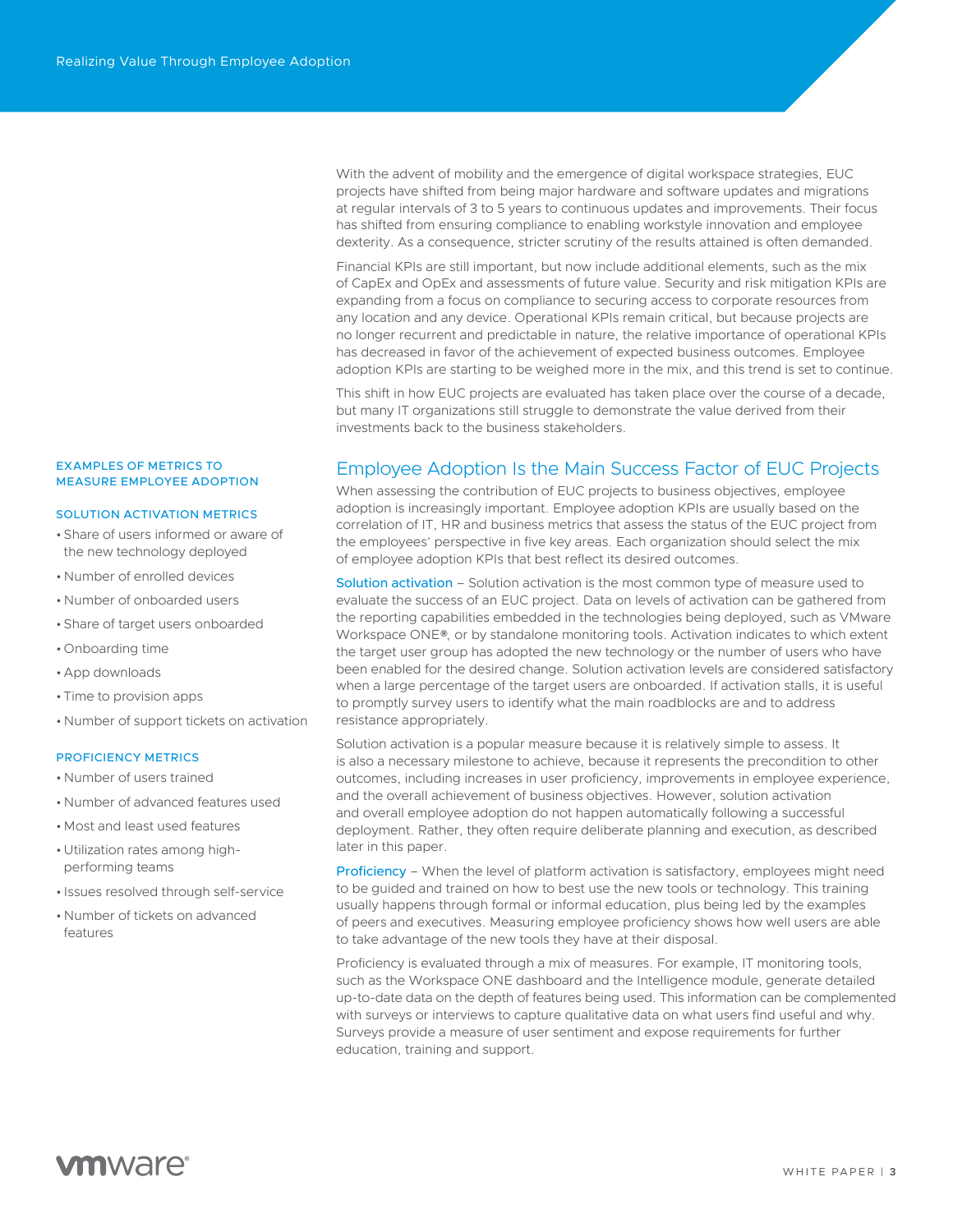### <span id="page-4-0"></span>EXAMPLES OF METRICS TO MEASURE EMPLOYEE ADOPTION (cont.)

### BUSINESS OUTCOMES METRICS

- Impact on productivity
- Time to productivity
- •Rate of workspace mobility
- Number of mobile workflows
- Number of collaborative workflows
- Share of corporate vs. personal devices enrolled

### EMPLOYEE EXPERIENCE METRICS

- Impact of technology on employees' roles
- Impact on work process experience
- Ease of use rating
- Ease of setup rating
- Most appreciated features
- Features not used
- •Reasons for not using technology or features
- Top pain points
- Overall satisfaction
- •Workspace Net Promoter Score

### PLATFORM ADOPTION METRICS

- Number of mobile devices enrolled (personal and corporate)
- Share of virtual applications over total
- Share of virtualized desktops over target
- Number of self-service applications over total
- Number of applications accessible with SSO over total

Business outcomes – After a technology is deployed and adopted, it is possible to determine whether the business outcomes that the organization hoped to achieve have materialized.

Business outcomes of an EUC project typically involve optimizing an existing work process or creating a new one. To assess these goals requires a mix of IT and business metrics to show how the technology or tools deployed have impacted the business processes in question and contributed to business results.

Employee experience – Employee experience is a critical component of a digital workspace strategy. When introducing a new tool or technology, the organization should assess how it has impacted employees' perceptions of the workplace, the inclusiveness of the workspace, and whether employees feel more empowered to achieve their goals and grow their competencies. Many organizations launch EUC projects to improve employee satisfaction, but this intent is rarely articulated upfront and rarely measured at project completion. As a result, most organizations are unable to document and capitalize on any value achieved in this area.

Employee experience related to a workspace change is usually measured through a combination of HR and IT metrics, often collected through surveys or interviews. Elements to investigate include the evaluation of changes to work processes, ease of use, challenges, satisfaction, and the impact on broader employee experience within the workplace. These metrics are increasingly being used as the basis of the business KPIs that describe an organization's ability to attract and retain talent, plus the level of employee engagement.

Platform adoption – Digital workspace initiatives often involve the deployment of comprehensive IT platforms, such as Workspace ONE, that are designed to achieve multiple goals. For example, Workspace ONE enables mobility, modern EUC management, application and desktop virtualization, self-service applications, and federated identity-based access. Although all these features can be enabled at once, the platform components are typically deployed in stages based on priority, with a roadmap to guide the incremental activation of additional features. Investments in such platforms are typically decided on their ability to deliver immediate value as well as provide further value in the future.

Platform adoption describes the level at which each component of the tool or platform is being used. When an organization deploys a platform with multiple functionalities, such as Workspace ONE, utilization is usually driven by one use case at a time. For example, mobile device and app management might be rolled out first across different departments and user groups. After that project is completed, many organizations then look to embrace modern EUC management models for their notebooks, too. Platform adoption is mainly an IT measure and is used to understand how much of the investment made is being leveraged in the context of the priorities established.

## Setting Up Your Organization to Achieve Employee Adoption Goals

Today, the relative importance of employee adoption KPIs in the evaluation of an EUC project has increased to the point that a failure to deliver on them usually compromises the overall value derived from the project, even if other KPIs are on target. A perfectly executed technology rollout will be quickly branded a failure if employees do not find a reason or motivation to use the new tools at their disposal. EUC projects, such as those in support of workforce resiliency and adaptability, are enabled by technology, but they also involve changes for people and processes. Changes that impact the way people work and collaborate do not happen naturally and require preparation, communication, education and support.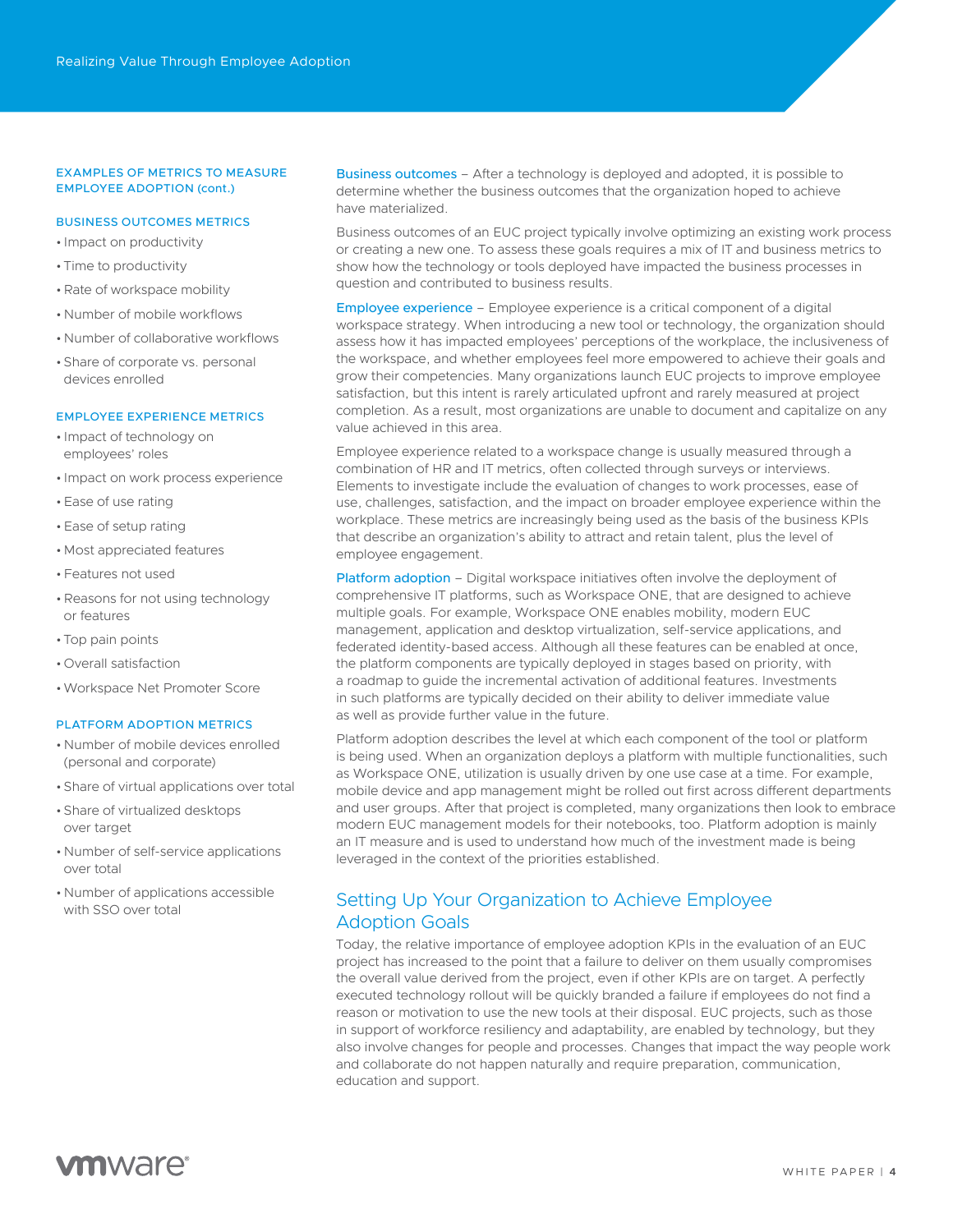#### <span id="page-5-0"></span>VMWARE EMPLOYEE ADOPTION KIT

For an example adoption campaign for Workspace ONE, with all stages described in detail, including written and designed communication, promotion and educational assets, visit: *[https://techzone.vmware.com/](https://techzone.vmware.com/utilities#end-user) [utilities#end-user](https://techzone.vmware.com/utilities#end-user)*

### OTHER RESOURCES

Look up our adoption and change management white papers in the resource section of *[https://www.vmware.com/products/](https://www.vmware.com/products/workspace-one.html) [workspace-one.html](https://www.vmware.com/products/workspace-one.html)*

Yet, driving employee adoption is often an afterthought. The issue is addressed only after the technology has been deployed and with the realization that having new tools in place does not guarantee a successful transformation of employees' work processes. Many VMware customers, looking in retrospect at their EUC projects, say they should have begun work to achieve higher levels of employee adoption much earlier.

The best way to realize the full value being targeted is to design, plan and execute an employee adoption campaign that goes hand in hand with the technology deployment, as shown in Figure 2.

When the project enters the plan and design stage, the main outcomes expected should be crystal clear and the success KPIs defined. This is also the right time to form a team to lead the adoption campaign and to identify the sponsors for the projects that will support communication and promotion of adoption with authority and credibility throughout the campaign.



FIGURE 2: Adoption campaign timeline sample.

An employee adoption campaign that is executed after a rollout could still be successful, but a lack of preparation could negatively affect stakeholders' perception and ultimately dilute evaluations of the value realized.

### Enabling Adoption Through Change Management Processes

Change management principles can be usefully applied to structure an employee adoption campaign to enable and engage users. An employee adoption campaign:

- Creates awareness about the new technology being deployed
- Generates interest and curiosity, and addresses personal concerns
- Unveils and addresses areas of resistance
- Provides the training required, and addresses skill gaps
- Measures uptake and the growth in proficiency
- Monitors change over time by requesting feedback and suggestions

# **vm**ware<sup>®</sup>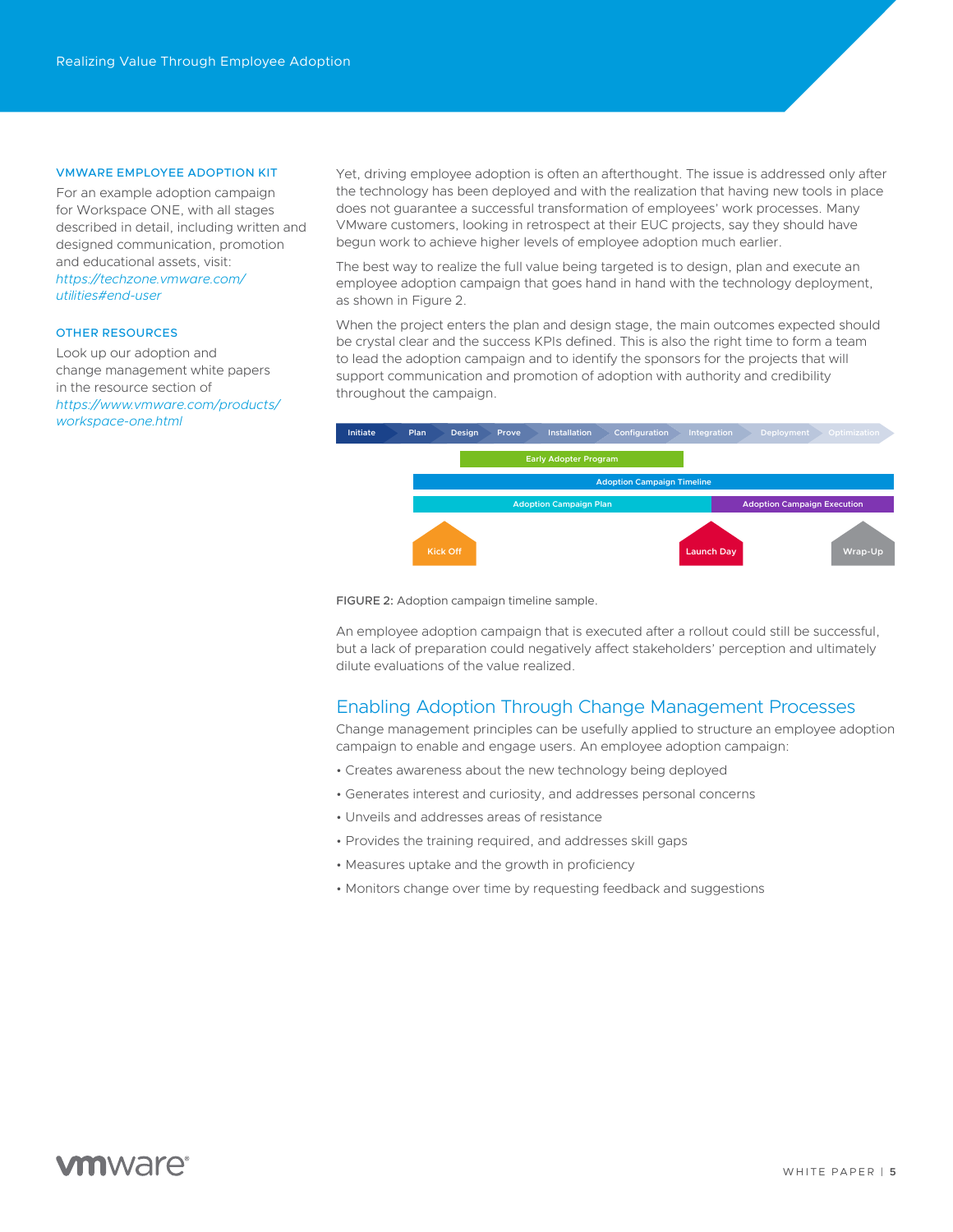<span id="page-6-0"></span>

An effective adoption campaign is based on the five components shown in Figure 3.

FIGURE 3: The five pillars of an adoption campaign.

The following activities are typically carried out during the planning phase of an employee adoption campaign.

- Defining a communication strategy Determining the communication style, frequency, channels, how to tailor the message to company culture, and the appropriate message senders.
- Designing communication and promotional assets and engagements Creating the assets and initiatives that will instill the user base with a genuine curiosity and desire to engage.
- Developing end users' enablement resources Developing the resources that will empower employees to use the new tools proficiently.
- Training support staff and defining support offerings Designing support options appropriate to each employee group to be made available at launch.

Campaign execution is most effective when it takes place over a relatively short time, typically 8 to 10 weeks. Executing the campaign involves the following tasks.

- Inviting users to a launch event hosted by the campaign sponsor
- Communicating at a regular pace via email and other appropriate corporate channels. Each communication addresses the reason for deploying the tools, the results expected, information about the tools selected, and the expected impact on users.
- Promoting user enablement assets, such as enrollment guides, onboarding videos, FAQs and other support options
- Distributing promotional assets and hosting promotional events and contests
- Reporting on established metrics and success, and celebrating as the campaign closes

### Not Leaving Success to Chance

The set of KPIs used to measure the value of EUC projects is changing to reflect the objectives and expectations of the broader range of stakeholders that sponsor and support digital workspace initiatives. Employee adoption KPIs for EUC projects are based on the correlation of metrics in the areas of platform activation, user proficiency, satisfaction and platform adoption. To achieve success in these areas, organizations need to make deliberate efforts through adoption campaigns built on change management principles. An adoption campaign ensures that employees understand the importance and benefit of the new tools at their disposal—and provides the necessary support so they can become proficient in using them, ultimately enhancing their competencies, workplace satisfaction, and value to the organization.

# **m**ware<sup>®</sup>